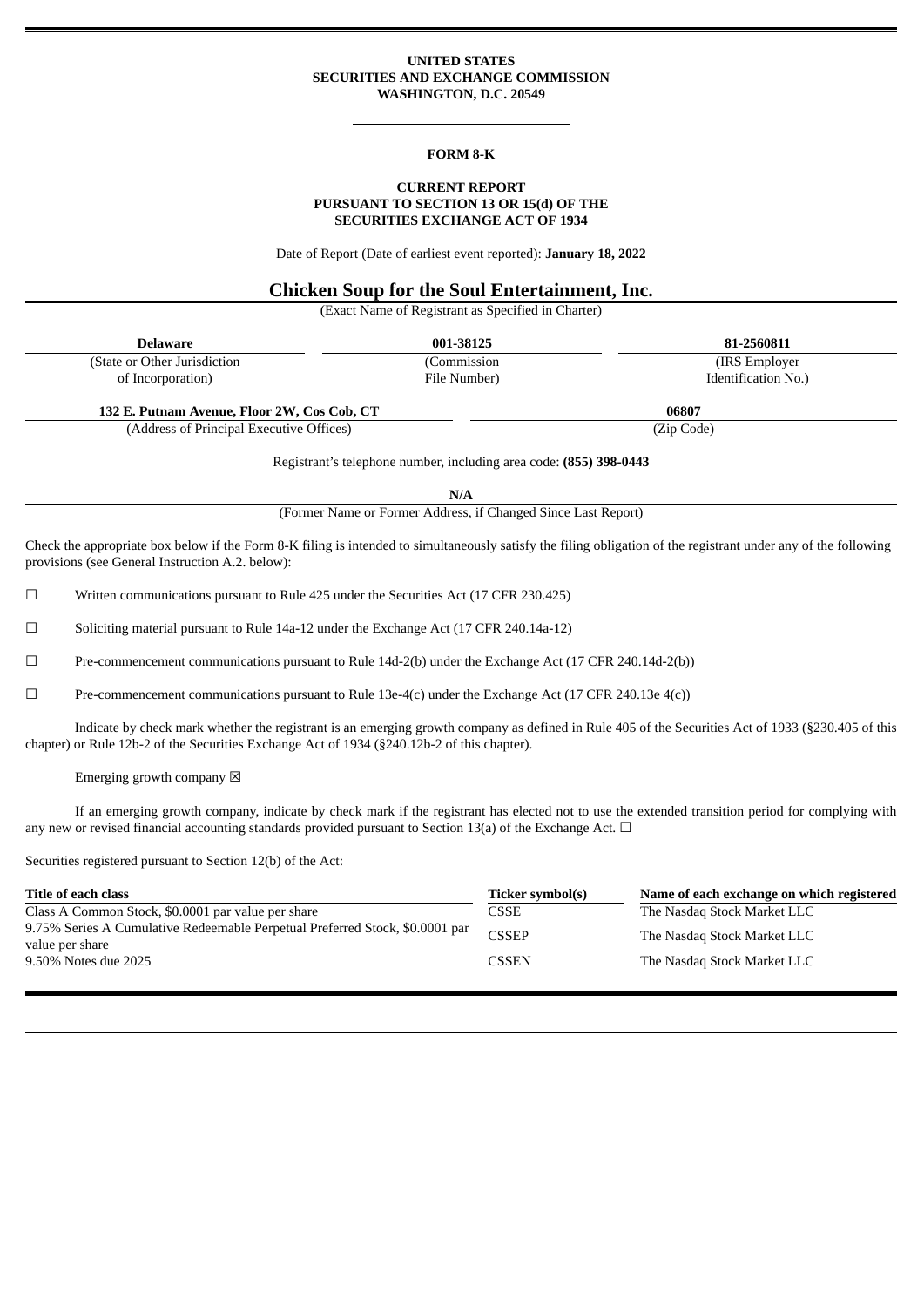## **ITEM 8.01. OTHER EVENTS.**

On January 18, 2022, Chicken Soup for the Soul Entertainment Inc. (the "Company") announced the timing for the payment of its declared regular monthly dividend, for February 2022, of \$0.2031 per share of the Company's 9.75% Series A Cumulative Redeemable Perpetual Preferred Stock, par value \$0.0001 (the "Series A Preferred Stock"). The dividend will be payable on February 15, 2022 to holders of record as of January 31, 2022. The dividend will be paid in cash.

On January 18, 2022, the Company issued a press release announcing the dividend. A copy of the press release is attached as Exhibit 99.1 to this Current Report on Form 8-K and is incorporated herein by reference.

## **ITEM 9.01. FINANCIAL STATEMENT AND EXHIBITS.**

| Exhibits:<br>(d) |                                                                             |  |
|------------------|-----------------------------------------------------------------------------|--|
| Exhibit No.      | Description                                                                 |  |
| 99.1             | Press Release, dated January 18, 2022.                                      |  |
| 104              | Cover Page Interactive Data File (embedded within the Inline XBRL document) |  |
|                  |                                                                             |  |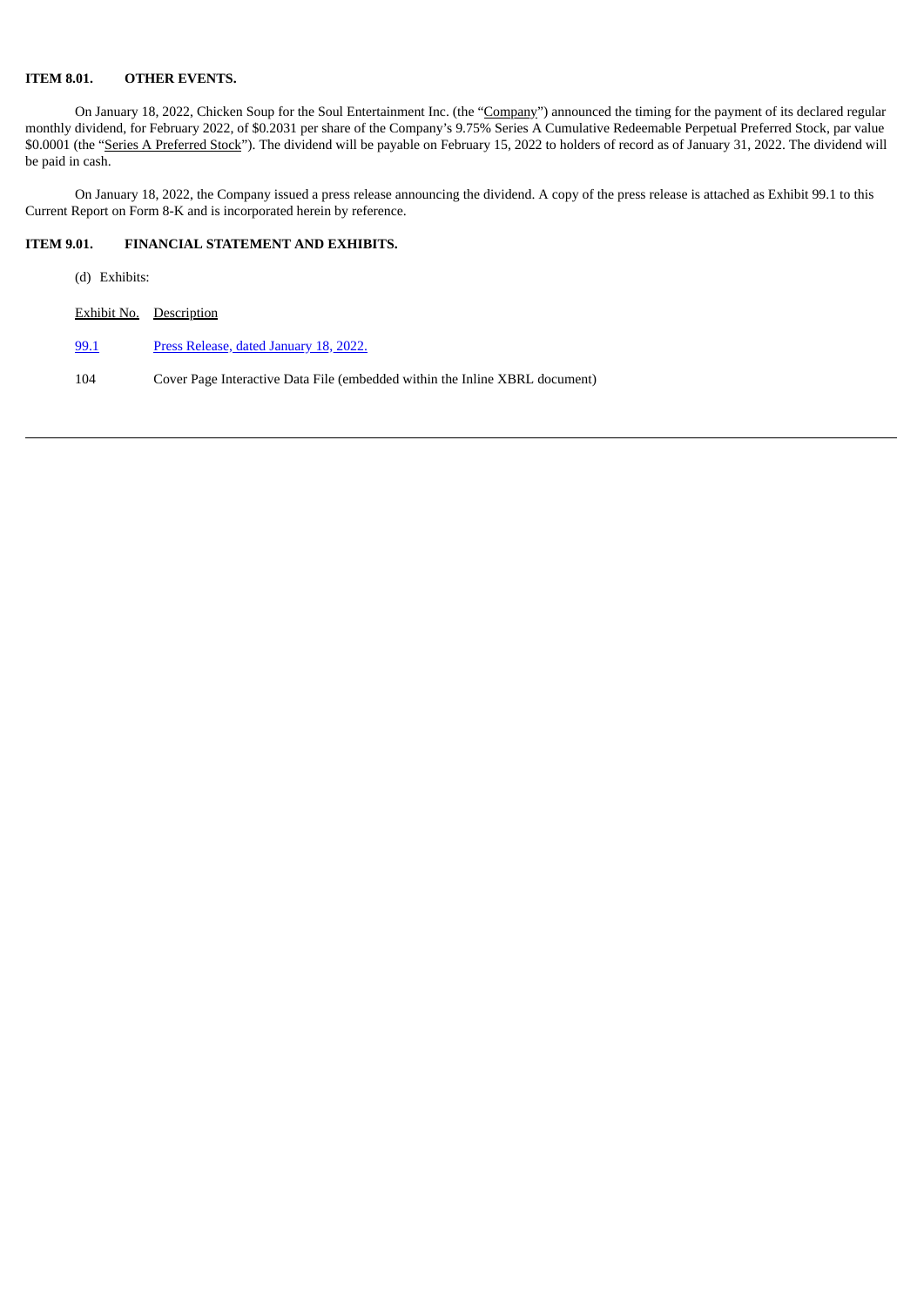# **SIGNATURE**

Pursuant to the requirements of the Securities Exchange Act of 1934, the registrant has duly caused this report to be signed on its behalf by the undersigned hereunto duly authorized.

Dated: January 18, 2022 CHICKEN SOUP FOR THE SOUL ENTERTAINMENT, INC.

By: /s/ William J. Rouhana, Jr.

Name: William J. Rouhana, Jr. Title: Chief Executive Officer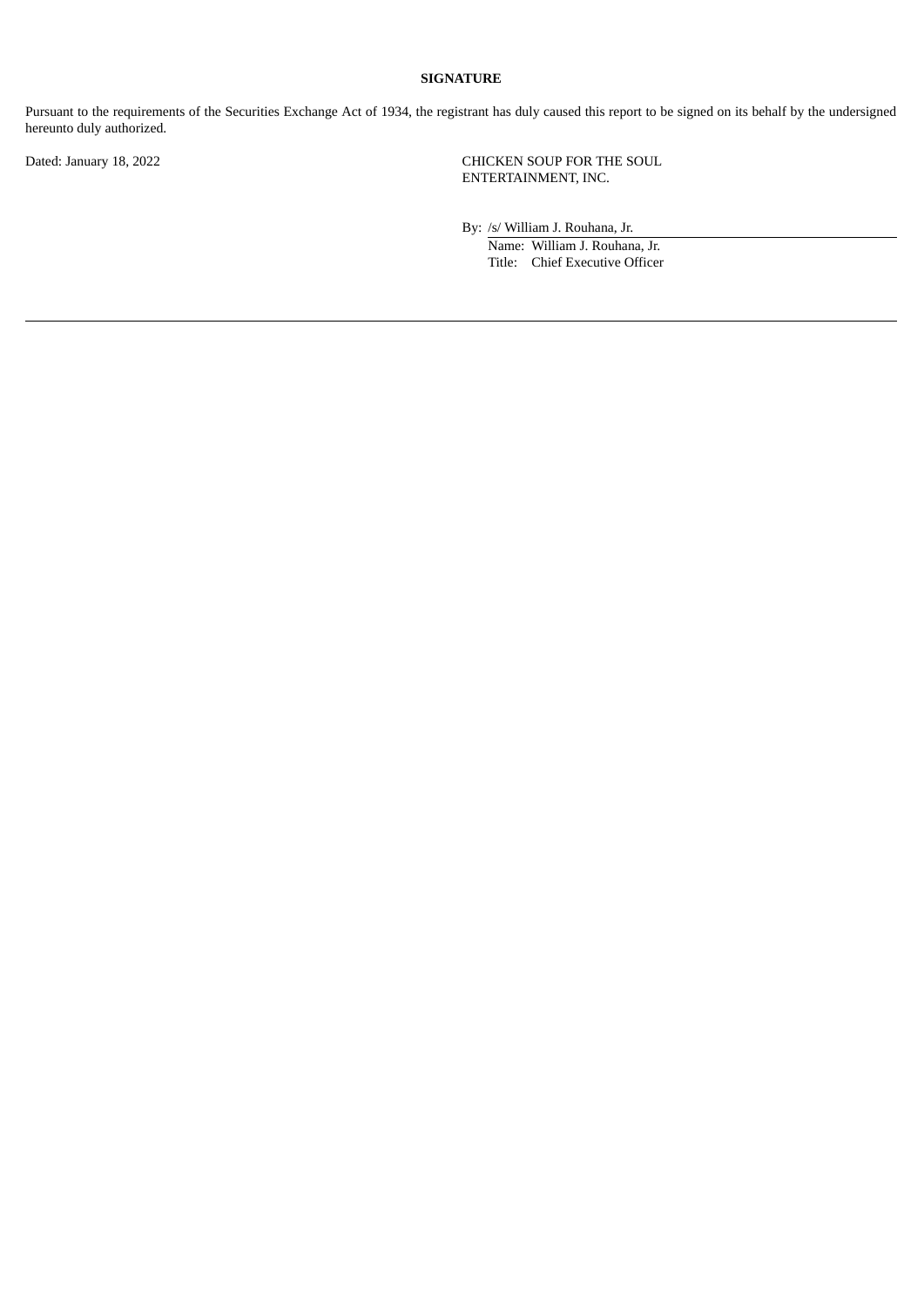

# <span id="page-3-0"></span>**Chicken Soup for the Soul Entertainment Announces Timing of Regular Monthly Dividend for February for Series A Cumulative Redeemable Perpetual Preferred Stock**

**COS COB, CT – January 18, 2022** – Chicken Soup for the Soul Entertainment Inc. (Nasdaq: CSSE, CSSEP, CSSEN), one of the largest operators of streaming advertising-supported video on-demand ("AVOD") networks, today announced the timing for the payment of its declared regular monthly dividend of \$0.2031 per share of its 9.75% Series A Cumulative Redeemable Perpetual Preferred Stock for February 2022. The dividend will be payable on February 15, 2022 to holders of record as of January 31, 2022. The dividend will be paid in cash.

#### **ABOUT CHICKEN SOUP FOR THE SOUL ENTERTAINMENT**

Chicken Soup for the Soul Entertainment, Inc. (Nasdaq: CSSE) (the "Company") operates streaming video-on-demand networks (VOD). The Company owns Crackle Plus, which owns and operates a variety of ad-supported and subscription-based VOD networks including Crackle, Chicken Soup for the Soul, Popcornflix, Popcornflix Kids, Truli, Pivotshare, Españolflix and FrightPix. The Company also acquires and distributes video content through its Screen Media subsidiary and produces original video content through the Chicken Soup for the Soul Television Group. Chicken Soup for the Soul Entertainment is a subsidiary of Chicken Soup for the Soul, LLC, which publishes the famous book series and produces super-premium pet food under the Chicken Soup for the Soul brand name.

#### **FORWARD-LOOKING STATEMENTS**

This press release includes forward-looking statements within the meaning of the federal securities laws. Forward-looking statements are statements that are not historical facts. These statements are based on various assumptions, whether or not identified in this press release, and on the current expectations of management and are not predictions of actual performance. Such assumptions involve a number of known and unknown risks and uncertainties, including but not limited to our core strategy, operating income and margin, seasonality, liquidity, including cash flows from operations, available funds, and access to financing sources, free cash flows, revenues, net income, profitability, stock price volatility, future regulatory changes, price changes, the ability of the Company's content offerings to achieve market acceptance, the Company's success in retaining or recruiting officers, key employees, or directors, the ability to protect intellectual property, the ability to complete strategic acquisitions, the ability to manage growth and integrate acquired operations, the ability to pay dividends, regulatory or operational risks, and general market conditions impacting demand for the Company's services. For a more complete description of these and other risks and uncertainties, please refer the Company's Annual Report on Form 10-K for the year ended December 31, 2020, filed with the SEC on March 31, 2021, and for further information regarding our recent acquisition of the Sonar library and related assets, please see our Current Reports on Form 8-K, as amended, filed with the SEC on May 27, 2021 and July 1, 2021. If any of these risks materialize or our assumptions prove incorrect, actual results could differ materially from the results implied by these forward-looking statements. These forward-looking statements speak only as of the date hereof and the Company expressly disclaims any obligation or undertaking to release publicly any updates or revisions to any forward-looking statements contained herein to reflect any change in the Company's expectations with respect thereto or any change in events, conditions or circumstances on which any statement is based.

www.cssentertainment.com @CSSEntertain

www.facebook.com/chickensoupforthesoul